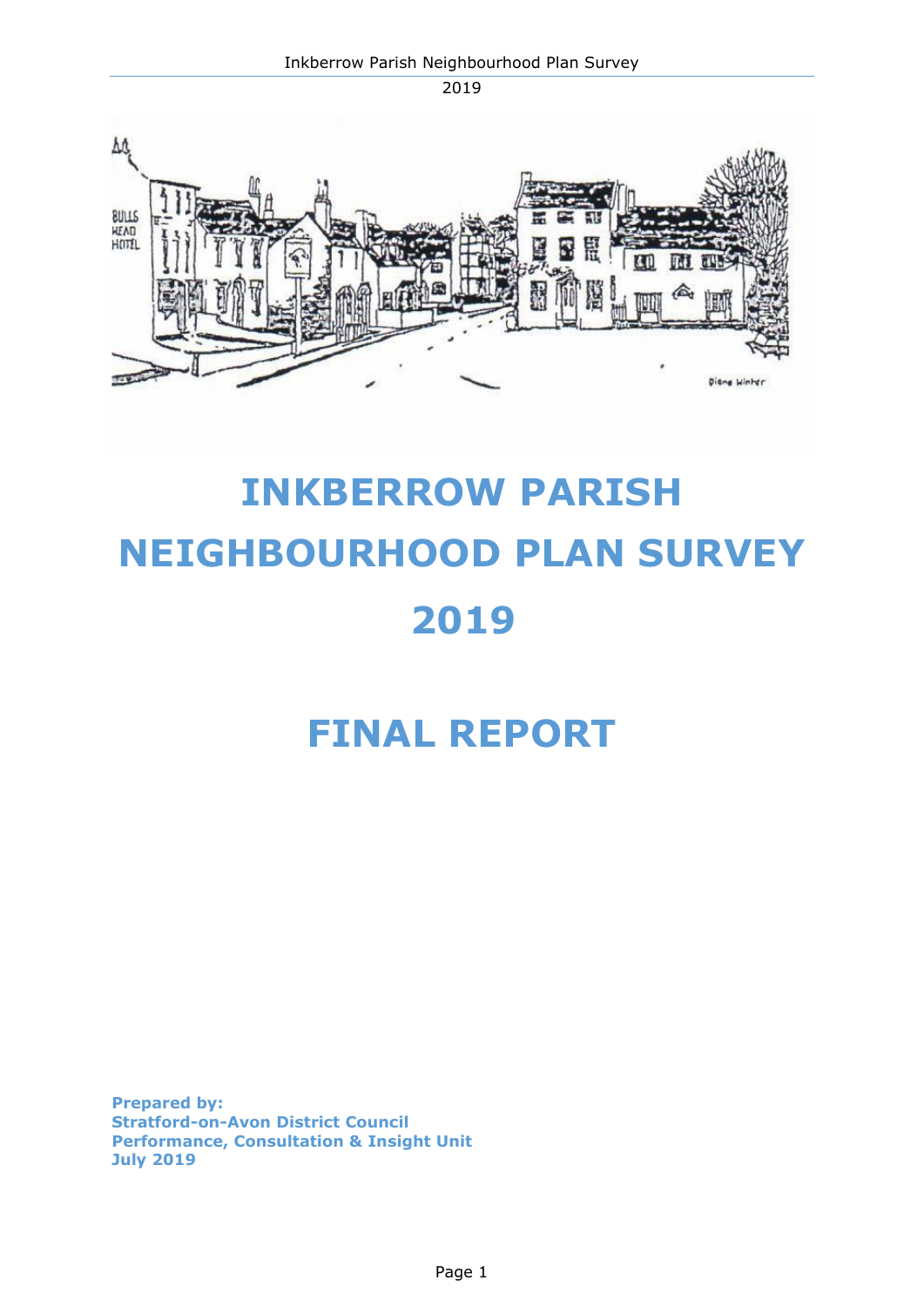## **1.0 INTRODUCTION**

The Inkberrow Parish Neighbourhood Plan survey was designed to gather the opinions and views of the residents of Inkberrow Parish in order to help shape the development plan for the Parish. It is seen as an important stage in the future development of Inkberrow Parish to provide key information and evidence with which to shape the future development plan.

A Neighbourhood Plan is a land use plan for the parish area, and will help to create a document that will be adopted by Wychavon District Council and become part of the South Worcestershire Development Plan for the area, shaping building developments within the village for the foreseeable future.

There will be a Draft Neighbourhood Plan that will eventually, following a full consultation and inspection by an Independent Examiner, go to a Public Referendum. If it gets the approval of the majority of those that vote, it will then go to Wychavon District Council. They can adopt it to become part of the South Worcestershire Development Plan, alongside the Core Strategy, that will have legal status and considerable weight in the planning process.

The Parish Council have set up a steering group to develop a Neighbourhood Plan for Inkberrow Parish (The Parish being formed of: Inkberrow, Holberrow Green, Knighton, Stockwood and Moreton-under-Hill).

This survey was important for the future development of Inkberrow Parish. It gave the opportunity for residents to say what they think and what is most important.

#### **2.0 METHODOLOGY**

The Performance, Consultation and Insight section at Stratford-on-Avon District Council (SDC) offers its services as a market research agency to other District Councils, Parish and Town Councils and other public bodies. The section was engaged by Inkberrow Parish Council, as they could offer an independent research project.

The questionnaire was designed to be answered as an individual. All household occupants aged 16 and over were invited to complete the questionnaire. Two questionnaires were distributed to most households by volunteers. 199 households based outside the village itself were posted two questionnaires each. Alternatively, the survey could be completed online via the Inkberrow Parish Council website or by downloading a paper copy. Businesses in the Parish were also mailed.

The survey period was from May  $8^{th}$  to June  $7^{th}$  2019. Questionnaires were returned in a Freepost envelope to Stratford-on-Avon District Council. 989 households, plus 70 businesses were posted questionnaires in Inkberrow Parish either by hand or via the post (two copies per household – 1978 in total, one copy to the business). 648 questionnaires (615 paper / 33 online) were returned.

All the information provided was processed by an independent third party, and SDC aggregated and analysed the responses to create this final report. This allowed complete confidentiality for the responses.

The report follows the order of the questionnaire. Charts and tables are used throughout the report to assist the interpretation of the results. In some cases where the percentages do not add up to 100%, anomalies appear due to "rounding". The term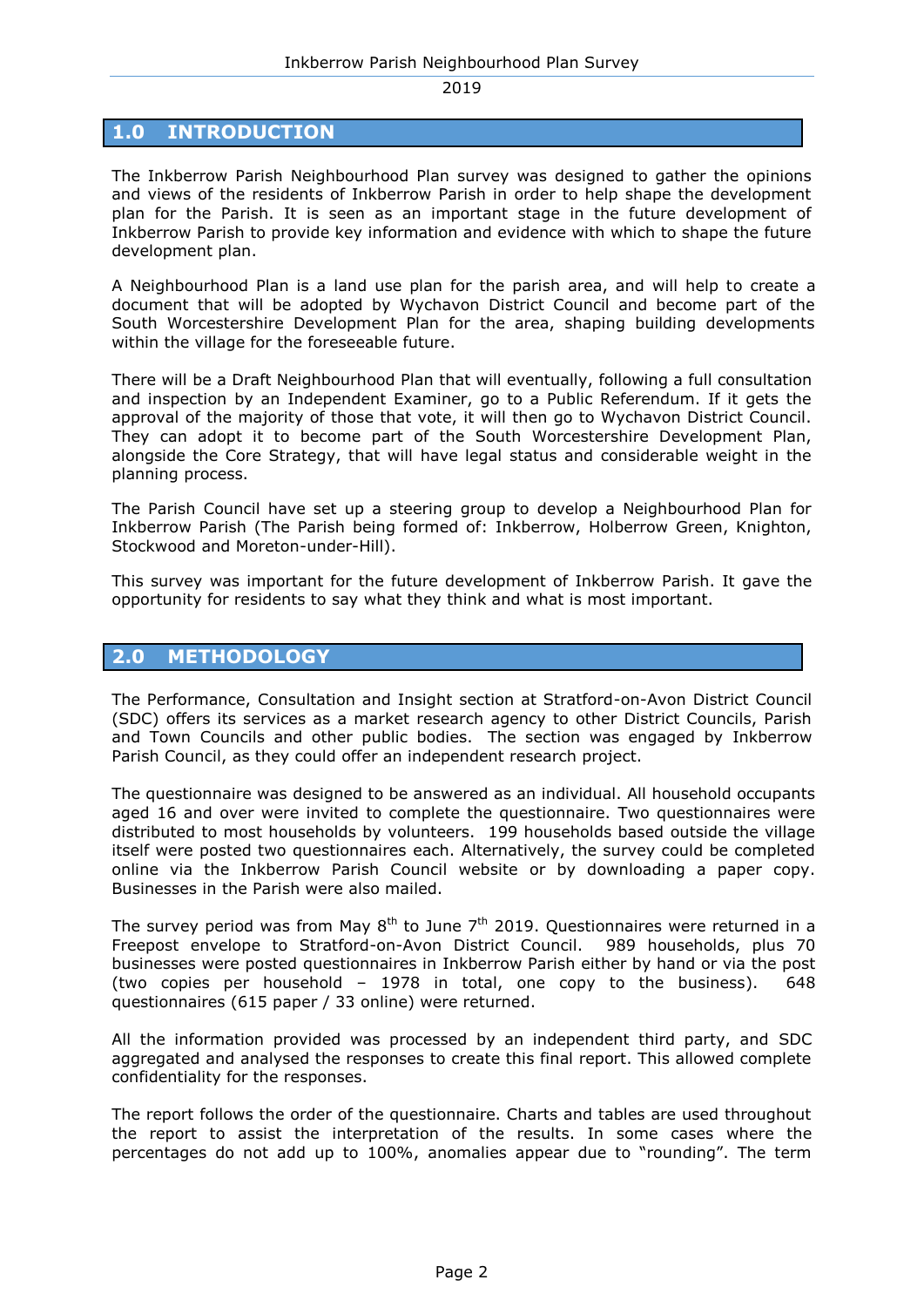"base" in the tables and charts refers to the number of responses to a particular question. These are shown with a bracket around the number.

# **3.0 SUMMARY OF RESULTS**

#### **3.1 PROFILE**

- 69% of residents chose to live in Inkberrow for the areas of countryside surrounding the village, 58% were attracted to the scenery and views, with 45% attracted to the village community.
- 49% of the sample were aged 65 and over, with 7% under 35 years of age.
- 52% of those completing the questionnaire have lived in the parish for more than twenty years. 22% have lived in the area for five years or less.

#### **3.2 LOCAL FACILITIES**

- 13% of residents felt there is a need for an additional community activity space in the village in the next two to three years, 16% felt the same way both in the next five years and then fifteen years. However, over half of those answering the question did not think there was a need for the additional community activity space.
- Residents were asked if the Plan should decide on and reserve a place for this new meeting place. 36% felt it would be a good idea for a reserved location to be allocated in the Neighbourhood Plan, 29% felt there was no need for a decision now, with 35% indicating the space was not required.
- Regarding existing public buildings in the village, 82% felt there could be more use both the St. Peter's Hall and the Village Hall.
- Almost everyone had been to the Forge Shop or Inkberrow Post Office in the last twelve months and 84% had attended the Doctors Surgery.
- Around two-thirds of respondents had been to Millennium Green and the Village Green, the Bulls Head pub and the Old Bull pub. 62% had been to the Village Hall.
- 57% felt the footpaths should be improved, closely followed by 56% indicating the pavements should be improved. 31% went for improved stiles/bridges and 28% improved parking spaces.
- 14% of residents were themselves or knew someone who has specific disabilities, 23% did not know of specific problems, but believed some need improving and 63% were not aware of any village facilities which are difficult to use.
- 4% of residents have an allotment in Inkberrow, 7% would like one in the next five years, with 89% not interested in having one.
- 9% of respondents had children who attended Inkberrow Primary School, 7% a private school and 6% attended Pershore High School.
- For those with children in the household, 9% regularly use childcare facilities and 7% on an occasional basis.
- Of those using childcare facilities, 35% attend Inkberrow Pre-School, 33% go to a relative and 30% use childcare provided outside the village.
- 17% of all respondents would like to see other childcare facilities in the Parish, 39% would like to see more play areas for children, 68% think the Parish needs more facilities for teenagers and 26% think more leisure facilities are needed for the elderly.

#### **3.3 COMMUNITY ASSET REGISTER**

 91% felt the Village Hall/playing fields should be on the Register, closely followed by Inkberrow Post Office (87%), St. Peter's Church/St. Peter's Hall (86%) and the Forge convenience store (85%).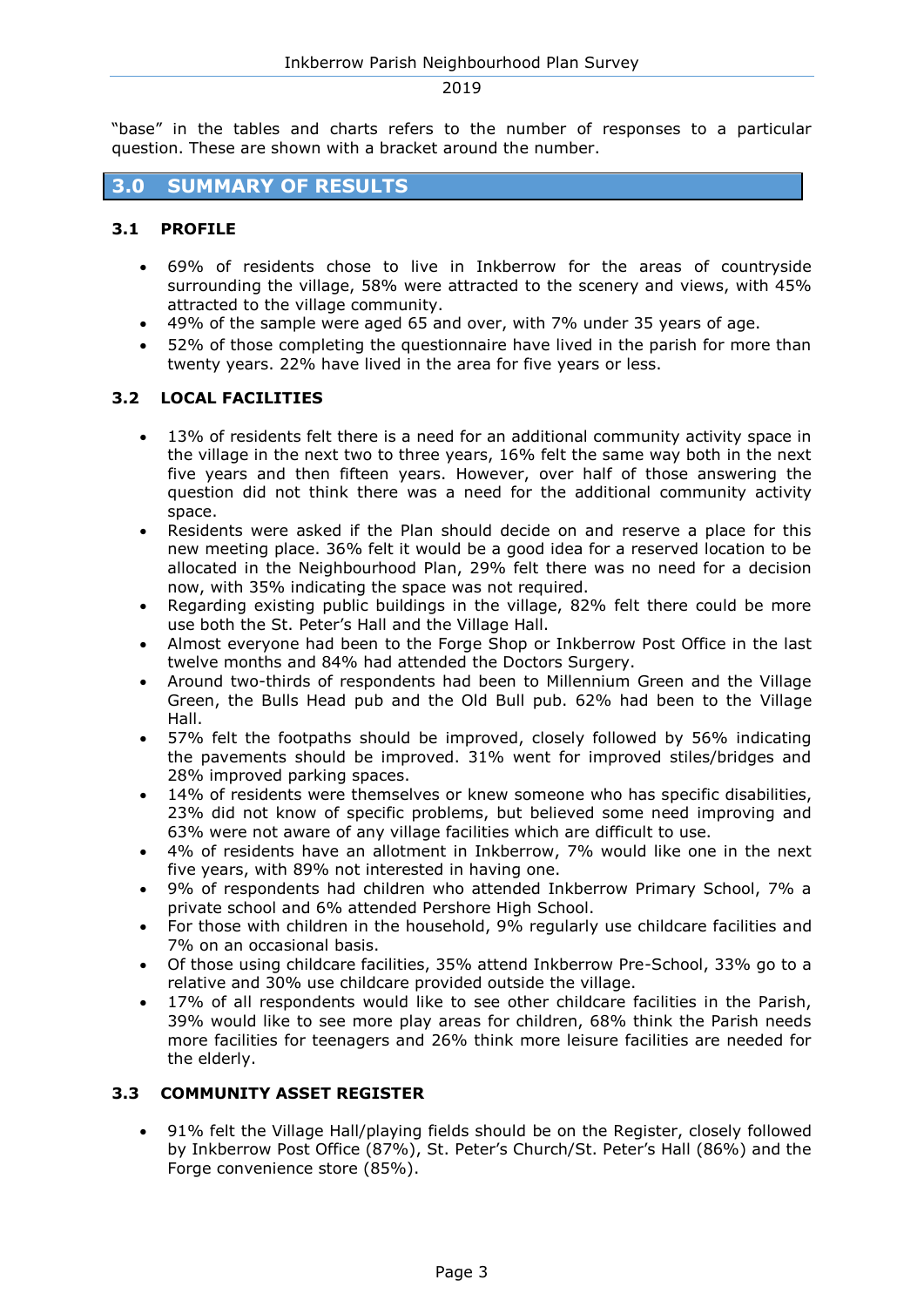## **3.4 ENVIRONMENT**

- Asked what features of the village they considered most important to protect and enhance parts of the village environment, 89% said the Village Green, 88% the scenery/views, 87% St. Peter's Church and the Millennium Green, plus 85% public footpaths.
- Asked which features of the countryside around Inkberrow they valued, nine out of ten residents liked the scenery/views and the meadows and green fields. 88% valued the open spaces, 86% the wildlie, 85% the dark sky at night, 84% the public footpaths and 83% the local woodland.
- 72% of residents rate the public footpath network as very important and 25% quite important.
- Seven out of ten residents feel that the public footpath network in the village is clearly marked. For the three in ten who felt it was not, they were asked to list the locations where they are not clearly marked.
- If circumstances arose, residents were given a list of possible village projects. 73% supports traffic calming on the main road through Inkberrow, 68% supports a safe crossing at the top of Pepper Street across the main A422 road and 56% supports better local recycling facilities.
- 2% of properties have suffered from flooding in the last five years.
- Residents were asked what areas should be considered for Local Green Space designation. 98% said the village green and 95% the Millennium green.
- 91% wanted to maintain and preserve the current green space, 65% have enhanced protection of the landscape and 56% have positive management and protection of local wildlife.
- In respect of natural environment protection, around two-thirds of respondents wish to minimise the level of noise and other forms of pollution caused by development and transport, minimise light pollution by supporting a 'dark skies' policy and promote the protection of existing mature or important trees and hedgerows, groups of trees or woodland.
- 71% wished for sustainable drainage schemes designed to minimise the impact of development on the natural water environments. 68% wished to see energy efficient homes/eco houses and 58% liked geothermal energy for heating.

#### **3.5 HOUSING**

- 97% of residents indicated that over the next fifteen years Inkberrow should continue to grow at roughly the same rate as it had done over the last fifteen years.
- In respect of the suitability of potential new developments for Inkberrow parish, 91% of residents felt one large development (more than 20 houses) would not be suitable. Exactly six out of ten felt the same way about medium sized development, typically 10-15 houses in size.
- For small developments, typically fewer than ten houses, 30% felt they would be very suitable and 46% quite suitable.
- For individual plots, 88% felt it very or quite suitable for their development. More than half felt it suitable in some way that there should be a mixture of small and medium developments.
- For types of new property in new developments in the Parish, the provision of sheltered/extra care housing for the elderly was the most important with 83% indicating very or quite. Just behind on 82% (31% very important/51% quite important) were bungalows, 79% felt two-bedroom houses were important and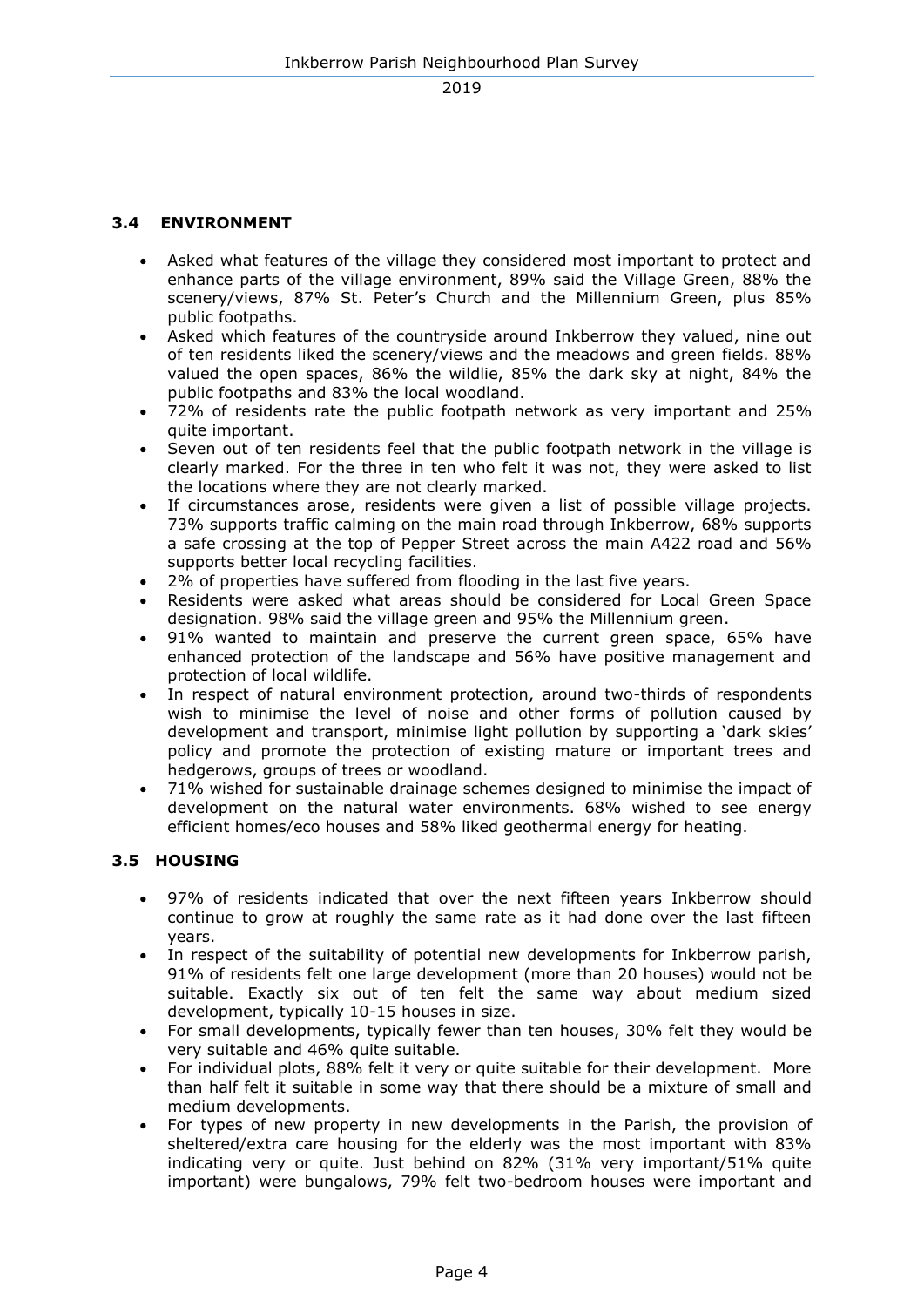78% three-bedroom houses. There was less support for flats/maisonettes (72% rating it not important) and four or more bedroom homes (62% not important).

- Looking at the type of groups that the new housing should provide for, 86% felt it very or quite important that provision should be made for people with reduced mobility, 83% felt the same way about providing sheltered accommodation and 82% felt extra care accommodation. Least importance was given to the provision of accommodation for people with local connections, a third felt it was not important.
- 52% felt it very important and 37% quite important that privately owned homes should be in any new development. Two thirds of residents (14% very/52% quite) felt it important to have rented tenure and 71% went for shared ownership as very or quite important. Three-quarters felt it important to have a mixture of all types of ownership/tenure.
- 24% strongly agreed or agreed that it should be allowed to demolish or convert an existing building to deliver two or more dwellings. 41% disagreed or strongly disagreed with this notion.
- 96% of residents felt it very or quite important to keep materials in keeping with the village to help preserve Inkberrow's rural and historic character. 95% felt the same way about having a stronger management of the Conservation Area and 93% to keep the height of housing low. The least important aspect to help preserve the rural and historic character was building gable-on, creating diversity in buildings.
- 99% felt it very or quite important that there should be a focus on energy efficiency in respect of design and layout features for new housing developments in Inkberrow, 98% felt the same about having adequate parking on premises and 96% felt the same about housing density reflecting the current levels. Landscaping was considered very or quite important by 95%, and 94% felt the same way for communal greens, play areas and play spaces, plus adequate storage areas. Modern innovative structures and a garden length less than 10 metres were not important for 51% of respondents.
- To protect and enhance the quality of any new buildings, 87% felt it very important the design respects the scale of the existing village, 82% thought it very important to have high levels of energy conservation in new buildings and 79% felt it very important to have adequate green space and gardens. Not as important for respondents was the provision for the charging of electric cars (16% not important).

#### **3.6 INFRASTRUCTURE**

- The highest rated infrastructure was the water supply where 70% rated it as good. 60% were happy with the gas supply rating it good and 55% the electricity supply. The highest poor ratings were for pavements (45%) and the broadband speed (36%).
- Four in ten residents agreed that the infrastructure has kept up with the pace of development in the Parish of Inkberrow, a third disagreed and a quarter had no opinion or did not know.
- If money was available to invest in infrastructure, the top three for residents were the pavements (68%), roads (56%) and broadband coverage/speed (52%).

#### **3.7 TRANSPORT**

- 41% of those surveyed worked full or part time outside the village. Asked how far they travel to work, 49% do not work. 15% travel between 6 and 12 miles to work, 14% 13 to 24 miles and 13% 25 miles or more.
- When asked what method of travel they normally used when carrying out their day to day activities, 51% commuted to school or work by car. 52% of the total sample travelled on business by car. A quarter of those responding to the survey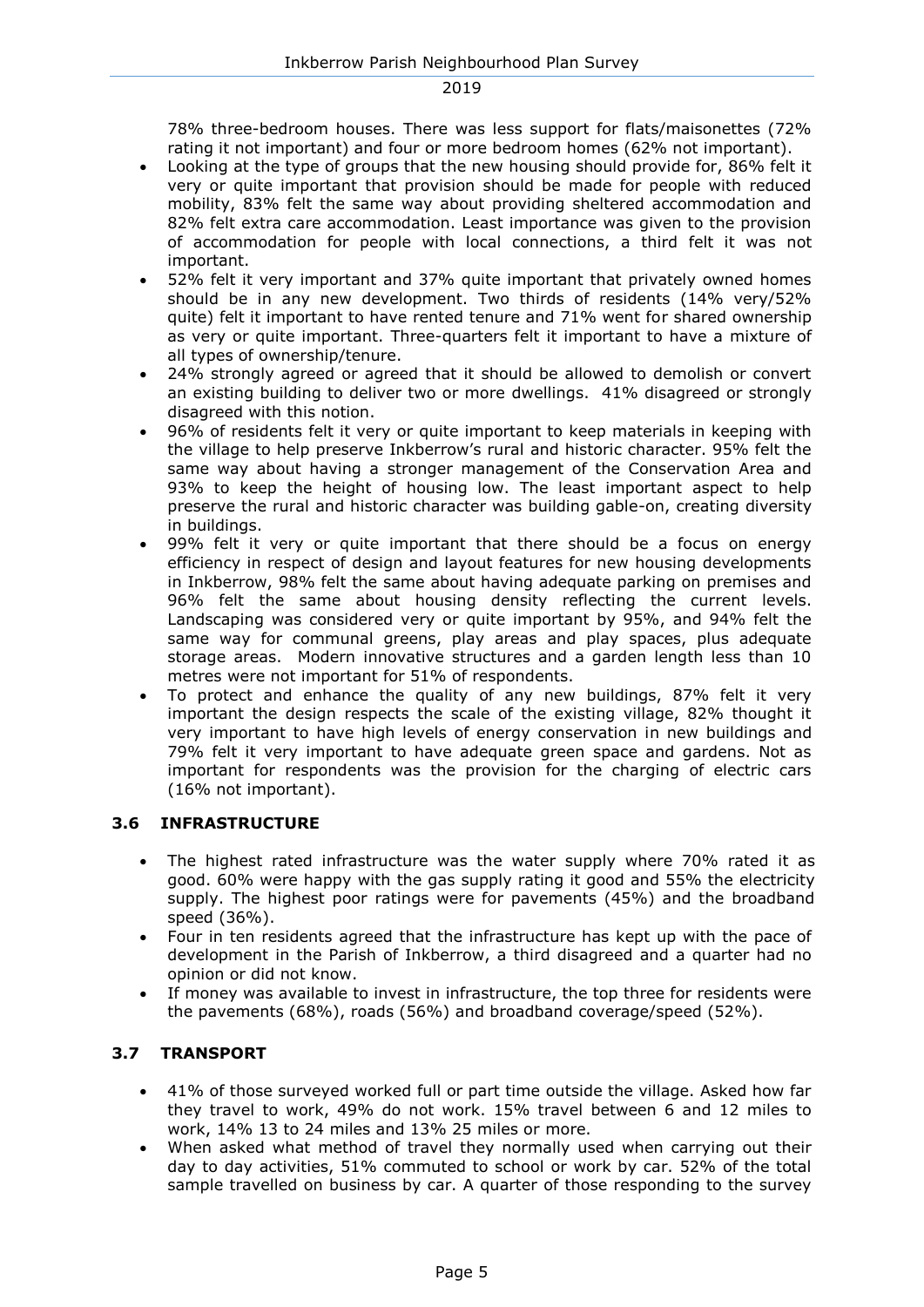took children to and from school by car or van. 94% of respondents use a car or van for grocery shopping. 58% of residents walk to the doctors.

- Almost a quarter of commuters travelled to multiple locations across the West Midlands. One in ten travelled to Worcester and a further one in ten travelled across the UK and abroad.
- 85% of residents attend the Inkberrow GP surgery, 6% go to the Alcester surgery and 5% elsewhere.
- 43% of those travelling to the dentist go between 10 and 15 miles in their journey. 36% travel between 6 and 9 miles. 85% of the sample responding were not dependent on public transport as they had their own/family transport. 11% were somewhat dependent and have to use public transport sometimes, but have other methods available to them. 2% seldom travel outside of the village and 2% of residents are very dependent on public transport.
- 84% would like to see a more frequent service on the Redditch to Worcester route, 59% would like to see a late bus service to/from Worcester and 38% felt it important to have buses back from Redditch later in the evenings.
- 54% of residents would use the local bus service more, if they became more convenient than self-drive. 46% would like to see a bus service to the train station and 38% would use it more if there were later bus times. Three in ten would like to see better reliability of the bus service and the same amount wish to see an increased frequency of buses to the hospital.
- 45% would support a policy to facilitate the provision of a car park, in addition to the car park at the Village Hall, 55% would not support it.

#### **3.8 EMPLOYMENT AND BUSINESS IN INKBERROW PARISH**

- Residents were asked if they felt there was a need for different types of small scale business or commercial development in Inkberrow Parish. Exactly half felt there was no need. 32% felt there was a need for creative workshop spaces and 21% small commercial units. There was little support for serviced office units.
- Those respondents who work or run a business in Inkberrow were asked what they did. 52% are self-employed working at/from home. 16% said they work at home (some of the time) for an employer outside the village. 11% of respondents run a business in the village which employs other people and the same percentage work within the village, but not at home.
- For those respondents working or running a business in Inkberrow, they were asked to describe their business activity. 16% worked in farming or horticulture and 16% in IT or business services. 8% worked in consultancy.
- 44% of those respondents working or running a business in Inkberrow felt the main thing that will help improve grow their business was faster broadband. This was by far the most important measure. One in ten were keen on available premises and better transport links.
- For those running a business in the Parish, 71% did not employ anyone else. 18% employed 1 to 3 staff and 5%, 4-10.
- Businesses were asked what percentage of their employees live within Inkberrow Parish. The average percentage overall was 43% based on 26 responses.
- 48% had traded in Inkberrow for over ten years, with 4% trading for less than a year.
- Respondents were asked what difficulties they experienced, 63% both said poor broadband and poor mobile phone reception which were by far the top ones.
- 18% had difficulties recruiting trained/experienced staff and 16% felt there were transport problems for staff to and from work.
- Asked if their present business premises were suitable, 51% felt they were very suitable, 45% adequate and 4% unsuitable.